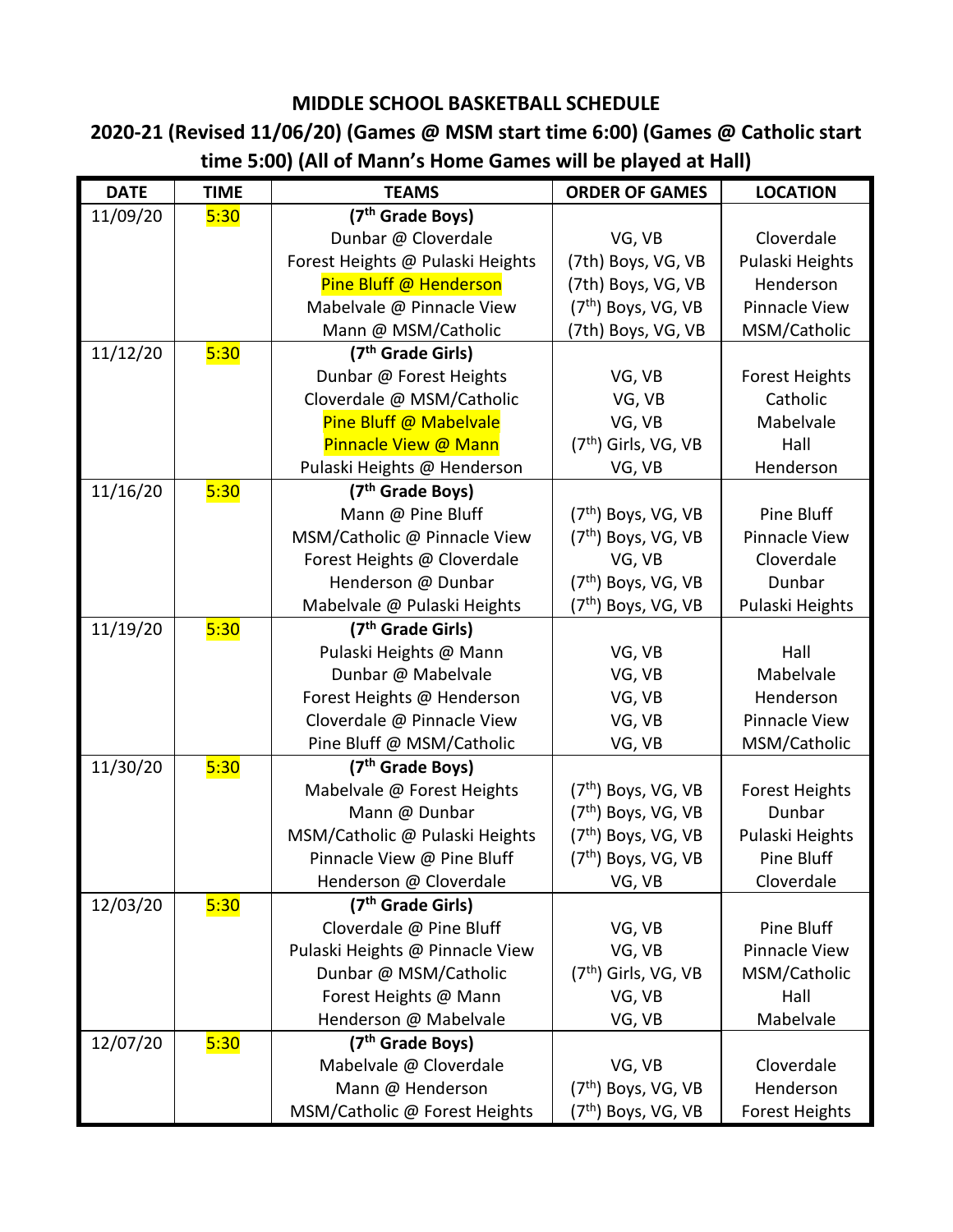| <b>DATE</b> | <b>TIME</b> | <b>TEAMS</b>                     | <b>ORDER OF GAMES</b>            | <b>LOCATION</b>          |
|-------------|-------------|----------------------------------|----------------------------------|--------------------------|
| 12/07/20    | 5:30        | (7 <sup>th</sup> Grade Boys)     |                                  |                          |
|             |             | Pinnacle View @ Dunbar           | (7th) Boys, VG, VB               | Dunbar                   |
|             |             | Pine Bluff @ Pulaski Heights     | (7th) Boys, VG, VB               | Pulaski Heights          |
| 12/10/20    | 5:30        | (7th Grade Girls)                |                                  |                          |
|             |             | Mabelvale @ Mann                 | VG, VB                           | Hall                     |
|             |             | Cloverdale @ Pulaski Heights     | VG, VB                           | Pulaski Heights          |
|             |             | Dunbar @ Pine Bluff              | VG, VB                           | Pine Bluff               |
|             |             | Forest Heights @ Pinnacle View   | VG, VB                           | <b>Pinnacle View</b>     |
|             |             | Henderson @ MSM/Catholic         | (7th) Girls, VG, VB              | MSM/Catholic             |
| 12/14/20    | 5:30        | (7 <sup>th</sup> Grade Boys)     |                                  |                          |
|             |             | Forest Heights @ Pine Bluff      | $(7th)$ Boys, VG, VB             | Pine Bluff               |
|             |             | Pulaski Heights @ Dunbar         | $(7th)$ Boys, VG, VB             | Dunbar                   |
|             |             | Mann @ Cloverdale                | VG, VB                           | Cloverdale               |
|             |             | MSM/Catholic @ Mabelvale         | (7 <sup>th</sup> ) Boys, VG, VB  | Mabelvale                |
|             |             | Pinnacle View @ Henderson        | (7th) Boys, VG, VB               | Henderson                |
| 12/17/20    | 5:30        | (7 <sup>th</sup> Grade Girls)    |                                  |                          |
|             |             | Cloverdale @ Dunbar              | VG, VB                           | Dunbar                   |
|             |             | Pulaski Heights @ Forest Heights | VG, VB                           | <b>Forest Heights</b>    |
|             |             | <b>Henderson @ Pine Bluff</b>    | VG, VB                           | Pine Bluff               |
|             |             | Pinnacle View @ Mabelvale        | VG, VB                           | Mabelvale                |
|             |             | MSM/Catholic @ Mann              | (7th) Girls, VG, VB              | Hall                     |
| 01/07/21    | 5:30        | (7 <sup>th</sup> Grade Boys)     |                                  |                          |
|             |             | Forest Heights @ Dunbar          | $(7th)$ Boys, VG, VB             | Dunbar                   |
|             |             | MSM Catholic @ Cloverdale        | VG, VB                           | Cloverdale               |
|             |             | Mabelvale @ Pine Bluff           | $(7th)$ Boys, VG, VB             | Pine Bluff               |
|             |             | Mann @ Pinnacle View             | $(7th)$ Boys, VG, VB             | <b>Pinnacle View</b>     |
|             |             | Henderson @ Pulaski Heights      | (7th) Boys, VG, VB               | Pulaski Heights          |
| 01/11/21    | 5:30        | (7 <sup>th</sup> Grade Girls)    |                                  |                          |
|             |             | Pine Bluff @ Mann                | VG, VB                           | Hall                     |
|             |             | Pinnacle View @ MSM/Catholic     | (7 <sup>th</sup> ) Girls, VG, VB | MSM/Catholic             |
|             |             | Cloverdale @ Forest Heights      | VG, VB                           | <b>Forest Heights</b>    |
|             |             | Dunbar @ Henderson               | (7 <sup>th</sup> ) Girls, VG, VB | Henderson                |
|             |             | Pulaski Heights @ Mabelvale      | VG, VB                           | Mabelvale                |
| 01/14/21    | 5:30        | (7 <sup>th</sup> Grade Boys)     |                                  |                          |
|             |             | Mann @ Pulaski Heights           | $(7th)$ Boys, VG, VB             | Pulaski Heights          |
|             |             | Mabelvale @ Dunbar               | $(7th)$ Boys, VG, VB             | Dunbar                   |
|             |             | Henderson @ Forest Heights       | $(7th)$ Boys, VG, VB             | <b>Forest Heights</b>    |
|             |             | Pinnacle View @ Cloverdale       | VG, VB                           | Cloverdale<br>Pine Bluff |
|             |             | MSM/Catholic @ Pine Bluff        | (7th) Boys, VG, VB               |                          |
| 01/21/21    | 5:30        | (7th Grade Girls)                |                                  |                          |
|             |             | Forest Heights @ Mabelvale       | VG, VB                           | Mabelvale                |
|             |             | Dunbar @ Mann                    | $(7th)$ Girls, VG, VB            | Hall                     |
|             |             | Pulaski Heights @ MSM/Catholic   | VG, VB                           | MSM/Catholic             |
|             |             | Pine Bluff @ Pinnacle View       | VG, VB                           | Pinnacle View            |